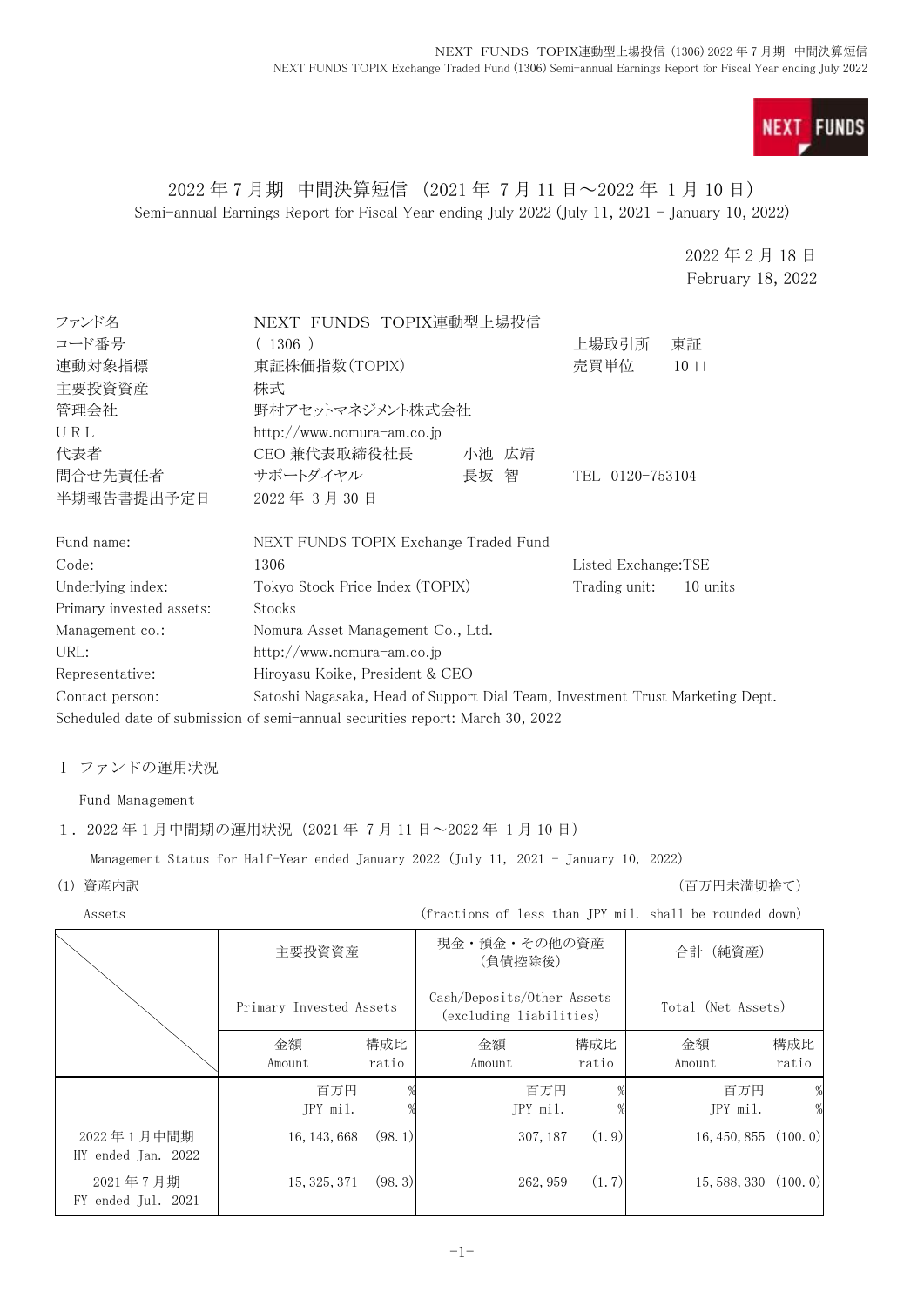NEXT FUNDS TOPIX連動型上場投信 (1306) 2022 年 7 月期 中間決算短信 NEXT FUNDS TOPIX Exchange Traded Fund (1306) Semi-annual Earnings Report for Fiscal Year ending July 2022

#### (2) 設定・交換実績 (2) またまま (1) これまでは こころには こうしょう にっぽん (千口未満切捨て)

Creation and Exchange (fractions of less than one thousand units shall be rounded down)

|                                  | 前計算期間末<br>発行済口数<br>No. of Issued Units<br>at End of Previous<br>Fiscal Period<br>((1)) | 設定口数<br>No. of Units Created<br>(Q) | 交換口数<br>No. of Units<br>Exchanged<br>(③) | 当中間計算期間末<br>発行済口数<br>No. of Issued Units<br>at End of Semi-annual<br>Period<br>$(①+②-③)$ |
|----------------------------------|----------------------------------------------------------------------------------------|-------------------------------------|------------------------------------------|------------------------------------------------------------------------------------------|
| 2022年1月中間期<br>HY ended Jan. 2022 | 千口<br>'000 units<br>7, 901, 495                                                        | 千口<br>'000 units<br>129, 946        | 千口<br>'000 units<br>115,675              | 千口<br>'000 units<br>7, 915, 765                                                          |

(3) 基準価額

Net Asset Value

|                                  | 総資産<br>Total Assets<br>$\mathcal{L}(\mathbb{D})$ | 負債<br>Liabilities<br>(Q) | 純資産<br>Net Assets<br>$(\mathcal{D}(\mathbb{O}-\mathbb{Q}))$ | 100 口当り基準価額<br>((③/当中間計算期間末(前計算期末)<br>発行済口数)×100)<br>Net Asset Value per 100 units<br>((③/No. of Issued Units at End of Semi-annual<br>Period(Previous Fiscal Period)) $\times$ 100) |
|----------------------------------|--------------------------------------------------|--------------------------|-------------------------------------------------------------|--------------------------------------------------------------------------------------------------------------------------------------------------------------------------------------|
|                                  | 百万円<br>JPY mil.                                  | 百万円<br>JPY mil.          | 百万円<br>JPY mil.                                             | 円<br><b>JPY</b>                                                                                                                                                                      |
| 2022年1月中間期<br>HY ended Jan. 2022 | 16, 948, 899                                     | 498, 043                 | 16, 450, 855                                                | 207, 824                                                                                                                                                                             |
| 2021年7月期<br>FY ended Jul. 2021   | 16, 324, 089                                     | 735, 758                 | 15, 588, 330                                                | 197, 283                                                                                                                                                                             |

2.会計方針の変更

Change in Accounting Policies

| 1 会計基準等の改正に伴う変更                                             | 無 |    |
|-------------------------------------------------------------|---|----|
| Changes accompanying revision to accounting standards, etc. |   | No |
| ② ①以外の変更                                                    | 無 |    |
| Changes other than those in $(1)$                           |   | Nο |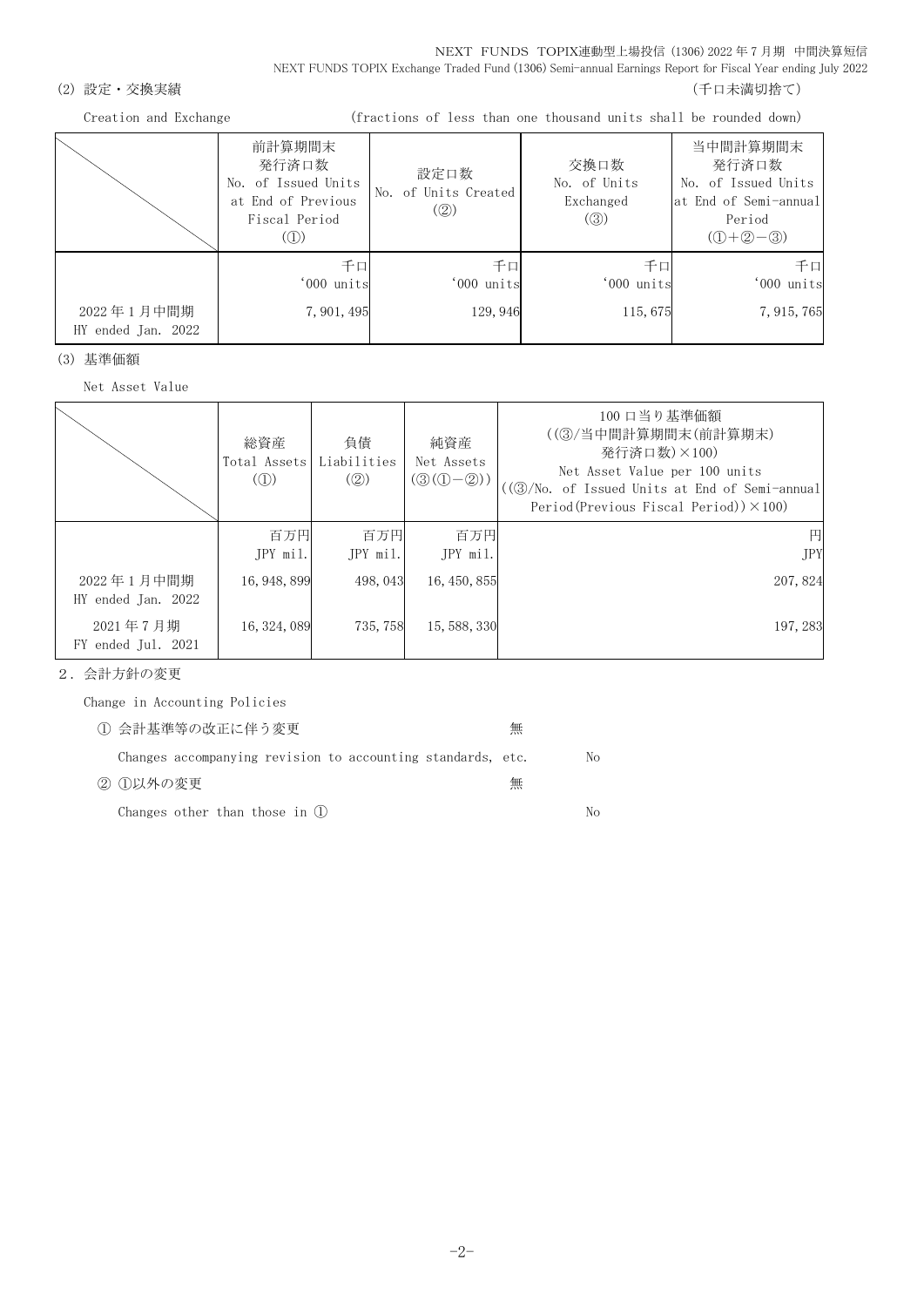#### Ⅱ 中間財務諸表等 Semi-annual Financial Statements

## (1)【中間貸借対照表】 Semi-annual Balance Sheet

|                                                        |                                                                   | (単位:円) (Unit:JPY)                                                                  |
|--------------------------------------------------------|-------------------------------------------------------------------|------------------------------------------------------------------------------------|
|                                                        | 第20期<br>(2021年7月10日現在)<br>20th Fiscal Year<br>As of July 10, 2021 | 第21期中間計算期間末<br>(2022年1月10日現在)<br>21st Semi-annual Period<br>As of January 10, 2022 |
|                                                        | 金額 Amount                                                         | 金額 Amount                                                                          |
| 資産の部<br>Assets                                         |                                                                   |                                                                                    |
| 流動資産<br>Current assets                                 |                                                                   |                                                                                    |
| コール・ローン<br>Call loans                                  | 839, 471, 866, 190                                                | 771, 279, 265, 873                                                                 |
| 株式<br>Stocks                                           | 15, 325, 371, 290, 950                                            | 16, 143, 668, 197, 660                                                             |
| 派生商品評価勘定<br>Revaluation of derivatives                 |                                                                   | 3, 693, 231, 526                                                                   |
| 未収入金<br>Accounts receivable - other                    | 113, 212, 337, 953                                                |                                                                                    |
| 未収配当金<br>Accrued dividends receivable                  | 18, 490, 480, 706                                                 | 20, 352, 562, 118                                                                  |
| 未収利息<br>Accrued interest                               | 13, 066, 151                                                      | 14, 678, 668                                                                       |
| その他未収収益<br>Other accrued revenue                       | 1, 083, 024, 541                                                  | 1, 859, 707, 270                                                                   |
| 差入委託証拠金<br>Margin deposits                             | 26, 446, 973, 374                                                 | 8, 031, 393, 239                                                                   |
| 流動資産合計<br>Total current assets                         | 16, 324, 089, 039, 865                                            | 16, 948, 899, 036, 354                                                             |
| 資産合計<br>Total assets                                   | 16, 324, 089, 039, 865                                            | 16, 948, 899, 036, 354                                                             |
| 負債の部<br>Liabilities                                    |                                                                   |                                                                                    |
| 流動負債<br>Current liabilities                            |                                                                   |                                                                                    |
| 派生商品評価勘定<br>Revaluation of derivatives                 | 4, 217, 251, 940                                                  | 101, 919, 750                                                                      |
| 未払金<br>Accounts payable - other                        | 6, 978, 098, 604                                                  |                                                                                    |
| 未払収益分配金<br>Unpaid dividends                            | 289, 194, 719, 525                                                |                                                                                    |
| 未払受託者報酬<br>Trustee fees payable                        | 1, 646, 128, 647                                                  | 1, 644, 855, 809                                                                   |
| 未払委託者報酬<br>Investment trust management fees payable    | 4, 264, 968, 644                                                  | 4, 376, 586, 945                                                                   |
| 未払利息<br>Accrued interest expenses                      | 1, 174, 340                                                       | 375, 285                                                                           |
| 有価証券貸借取引受入金<br>Cash collateral received for securities | 427, 064, 337, 890                                                | 490, 225, 493, 494                                                                 |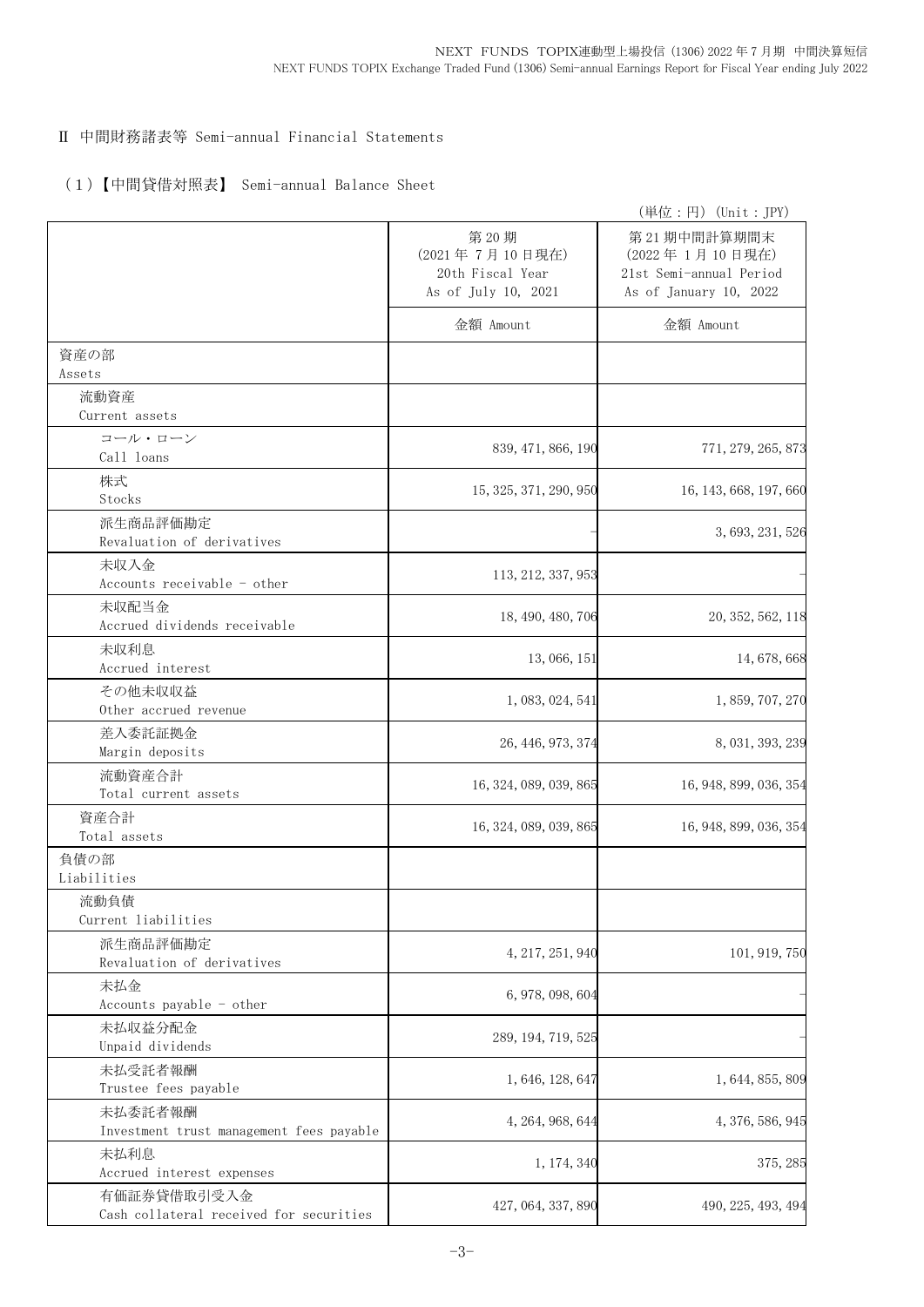NEXT FUNDS TOPIX連動型上場投信 (1306) 2022 年 7 月期 中間決算短信 NEXT FUNDS TOPIX Exchange Traded Fund (1306) Semi-annual Earnings Report for Fiscal Year ending July 2022

| lent                                        |                        |                        |
|---------------------------------------------|------------------------|------------------------|
| その他未払費用<br>Other accrued expenses           | 2, 391, 506, 684       | 1, 693, 835, 072       |
| 流動負債合計<br>Total current liabilities         | 735, 758, 186, 274     | 498, 043, 066, 355     |
| 負債合計<br>Total liabilities                   | 735, 758, 186, 274     | 498, 043, 066, 355     |
| 純資産の部<br>Net assets                         |                        |                        |
| 元本等<br>Principal and other                  |                        |                        |
| 元本<br>Principal                             | 9, 876, 868, 836, 250  | 9, 894, 706, 602, 500  |
| 剰余金<br>Surplus                              |                        |                        |
| 中間剰余金又は中間欠損金(△)<br>Balance at end of period | 5, 711, 462, 017, 341  | 6, 556, 149, 367, 499  |
| (分配準備積立金)<br>(Reserve for distribution)     | 577, 405, 128          | 577, 405, 128          |
| 元本等合計<br>Total principal and other          | 15, 588, 330, 853, 591 | 16, 450, 855, 969, 999 |
| 純資産合計<br>Total net assets                   | 15, 588, 330, 853, 591 | 16, 450, 855, 969, 999 |
| 負債純資産合計<br>Total liabilities and net assets | 16, 324, 089, 039, 865 | 16, 948, 899, 036, 354 |

(2)【中間損益及び剰余金計算書】 Semi-annual Statement of Income and Retained Earnings

(単位:円)(Unit:JPY)

|                                                                               |                                                                                                                              | $(1 + 1)^2$ . $(3)$ (city . $(1 + 1)^2$                                                                                     |
|-------------------------------------------------------------------------------|------------------------------------------------------------------------------------------------------------------------------|-----------------------------------------------------------------------------------------------------------------------------|
|                                                                               | 第 20 期中間計算期間<br>2020年7月11日<br>白<br>至<br>2021年 1月 10日<br>20th Semi-annual Period<br>From July 11, 2020<br>to January 10, 2021 | 第 21 期中間計算期間<br>2021年7月11日<br>自<br>至<br>2022年 1月10日<br>21st Semi-annual Period<br>From July 11, 2021<br>to January 10, 2022 |
|                                                                               | 金額 Amount                                                                                                                    | 金額 Amount                                                                                                                   |
| 営業収益<br>Operating revenue                                                     |                                                                                                                              |                                                                                                                             |
| 受取配当金<br>Dividend income                                                      | 122, 884, 076, 871                                                                                                           | 161, 861, 071, 687                                                                                                          |
| 受取利息<br>Interest income                                                       | 253, 483                                                                                                                     | 124, 356                                                                                                                    |
| 有価証券売買等損益<br>Profit and loss on buying and selling of<br>securities and other | 2, 443, 686, 534, 653                                                                                                        | 659, 433, 321, 234                                                                                                          |
| 派生商品取引等損益<br>Profit and loss on dealing of derivatives                        | 69, 001, 414, 471                                                                                                            | 11, 049, 135, 684                                                                                                           |
| その他収益<br>Other revenue                                                        | 6, 081, 879, 133                                                                                                             | 4, 969, 527, 766                                                                                                            |
| 営業収益合計<br>Total operating revenue                                             | 2, 641, 654, 158, 611                                                                                                        | 837, 313, 180, 727                                                                                                          |
| 営業費用<br>Operating expenses                                                    |                                                                                                                              |                                                                                                                             |
| 支払利息<br>Interest expenses                                                     | $\triangle$ 437, 357, 953                                                                                                    | $\triangle$ 202, 494, 022                                                                                                   |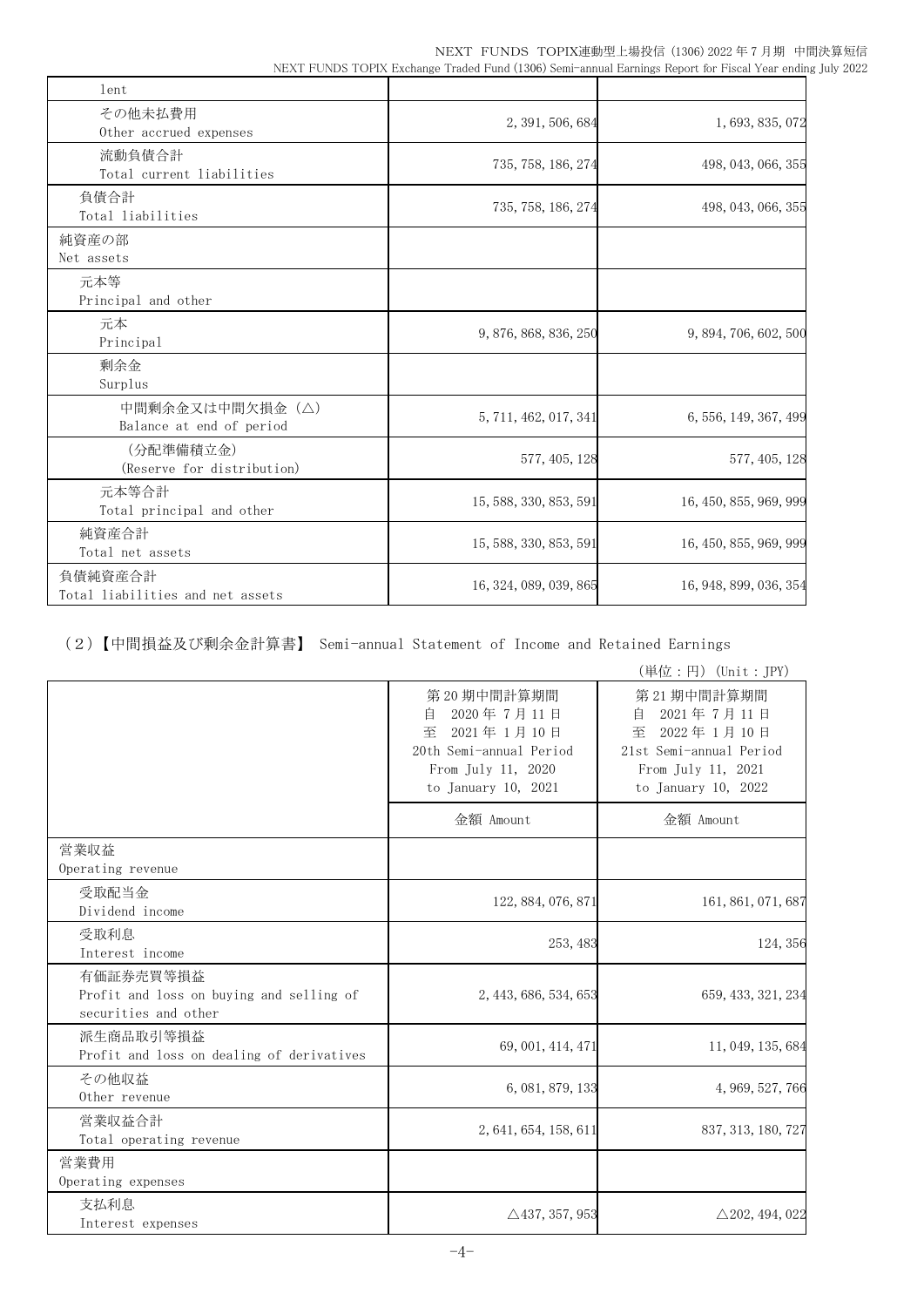| 受託者報酬<br>Trustee fees                                                                                                 | 2, 120, 377, 714      | 1, 644, 855, 809      |
|-----------------------------------------------------------------------------------------------------------------------|-----------------------|-----------------------|
| 委託者報酬<br>Investment trust management fees                                                                             | 4, 664, 720, 163      | 4, 376, 586, 945      |
| その他費用<br>Other expenses                                                                                               | 1, 158, 330, 971      | 1, 596, 467, 388      |
| 営業費用合計<br>Total operating expenses                                                                                    | 7,506,070,895         | 7, 415, 416, 120      |
| 営業利益又は営業損失 (△)<br>Operating profit (loss)                                                                             | 2, 634, 148, 087, 716 | 829, 897, 764, 607    |
| 経常利益又は経常損失(△)<br>Ordinary profit (loss)                                                                               | 2, 634, 148, 087, 716 | 829, 897, 764, 607    |
| 中間純利益又は中間純損失 (△)<br>Profit (loss)                                                                                     | 2, 634, 148, 087, 716 | 829, 897, 764, 607    |
| 一部交換に伴う中間純利益金額の分配額又は一部交<br>換に伴う中間純損失金額の分配額(△)<br>Distribution of profit loss from partial<br>exchange                 |                       |                       |
| 期首剰余金又は期首欠損金(△)<br>Surplus (deficit) at beginning of period                                                           | 2, 418, 906, 853, 674 | 5, 711, 462, 017, 341 |
| 剰余金増加額又は欠損金減少額<br>Increase in surplus or decrease in deficit                                                          | 204, 365, 934, 396    | 106, 450, 034, 071    |
| 中間追加信託に伴う剰余金増加額又は欠損金減<br>少額<br>Increase in surplus or decrease in deficit<br>from additional subscriptions for period | 204, 365, 934, 396    | 106, 450, 034, 071    |
| 剰余金減少額又は欠損金増加額<br>Decrease in surplus or increase in deficit                                                          | 39, 536, 753, 110     | 91, 660, 448, 520     |
| 中間一部交換に伴う剰余金減少額又は欠損金増<br>加額<br>Decrease in surplus or increase in deficit<br>from partial exchange                    | 39, 536, 753, 110     | 91, 660, 448, 520     |
| 分配金<br>Dividends                                                                                                      |                       |                       |
| 中間剰余金又は中間欠損金(△)<br>Balance at end of period                                                                           | 5, 217, 884, 122, 676 | 6, 556, 149, 367, 499 |

## (3)【中間注記表】

(重要な会計方針に係る事項に関する注記)

| 1. 運用資産の評価基準及び評価方法 | 株式                                                                           |
|--------------------|------------------------------------------------------------------------------|
|                    | 原則として時価で評価しております。                                                            |
|                    | 時価評価にあたっては、市場価格のある有価証券についてはその最終相場(計算日 <br> に最終相場のない場合には、直近の日の最終相場)で評価しております。 |
|                    | 先物取引                                                                         |
|                    | 取引所の発表する計算日の清算値段を用いております。                                                    |
| 2.費用・収益の計上基準       | 受取配当金                                                                        |
|                    | 原則として配当落ち日において、確定配当金額又は予想配当金額を計上しておりま<br>す。                                  |
|                    | 投資信託受益証券については、原則として収益分配金落ち日において、当該収益分                                        |
|                    | 配金額を計上しております。                                                                |
|                    | 有価証券売買等損益                                                                    |
|                    | 約定日基準で計上しております。                                                              |
|                    | 派生商品取引等損益                                                                    |
|                    | 約定日基準で計上しております。                                                              |
|                    | 3.金融商品の時価等に関する事項の補金融商品の時価の算定においては一定の前提条件等を採用しているため、異なる前                      |
| 足説明                | 提条件等によった場合、当該価額が異なることもあります。                                                  |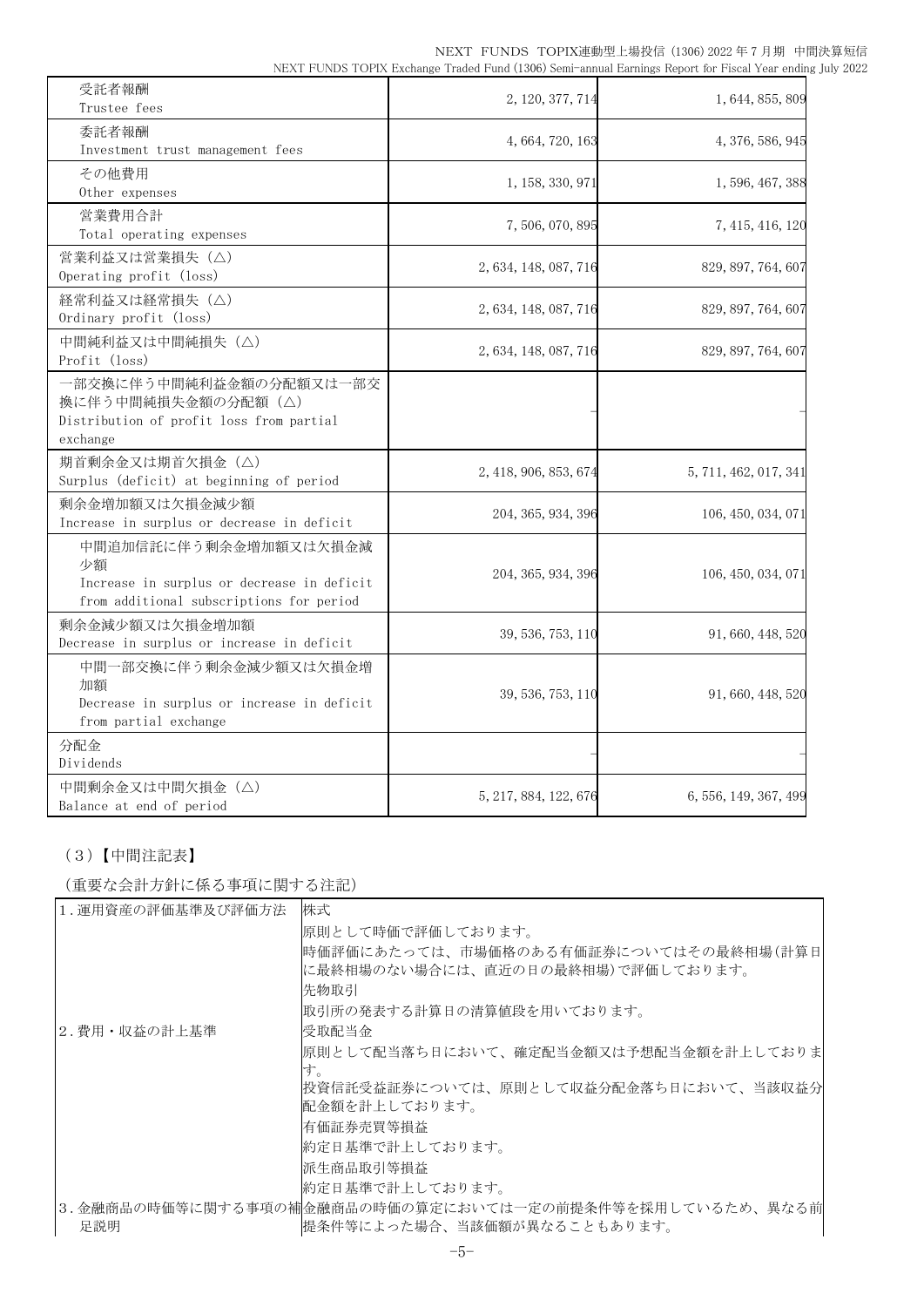| NEXT FUNDS TOPIX連動型上場投信 (1306) 2022 年 7 月期 中間決算短信                                                         |
|-----------------------------------------------------------------------------------------------------------|
| NEXT FUNDS TOPIX Exchange Traded Fund (1306) Semi-annual Earnings Report for Fiscal Year ending July 2022 |
| また、デリバティブ取引に関する契約額等は、あくまでもデリバティブ取引におけ                                                                     |
| る名目的な契約額または計算上の想定元本であり、当該金額自体がデリバティブ取                                                                     |
| 引の市場リスクの大きさを示すものではありません。                                                                                  |
| 当ファンドの中間計算期間は、2021年7月11日から2022年1月10日までとなっ<br> 4.その他                                                       |
| ております。                                                                                                    |

(中間貸借対照表に関する注記)

|                  | 第20期                    |                         |       | 第21期中間計算期間末                   |                         |
|------------------|-------------------------|-------------------------|-------|-------------------------------|-------------------------|
|                  | 2021年7月10日現在            |                         |       | 2022年1月10日現在                  |                         |
|                  | 計算期間の末日における受益権の総数       |                         |       | 中間計算期間の末日における受益権の総数           |                         |
|                  |                         | $7,901,495,069$ $\Box$  |       |                               | $7,915,765,282 \square$ |
| 2.               | 計算期間の末日における1単位当たりの純資産の額 |                         | $2$ . | 中間計算期間の末日における1単位当たりの純資産の<br>額 |                         |
|                  | 1日当たり純資産額               | 1,972.83円               |       | 1口当たり純資産額                     | 2,078.24円               |
|                  | (100 口当たり純資産額)          | $(197, 283 \,\boxplus)$ |       | (100 口当たり純資産額)                | $(207, 824 \text{ F})$  |
| $\overline{3}$ . | 有価証券の消費貸借契約により貸し付けた有価証券 |                         | 3.    | 有価証券の消費貸借契約により貸し付けた有価証券       |                         |
|                  |                         | 402, 067, 234, 630 円    |       |                               | 456, 901, 384, 980 円    |

(中間損益及び剰余金計算書に関する注記)

該当事項はありません。

(金融商品に関する注記)

金融商品の時価等に関する事項

| 第 20 期                     | 第 21 期中間計算期間末              |  |  |  |  |
|----------------------------|----------------------------|--|--|--|--|
| 2021年7月10日現在               | 2022年 1月 10日現在             |  |  |  |  |
| 1.貸借対照表計上額、時価及び差額          | 1.中間貸借対照表計上額、時価及び差額        |  |  |  |  |
| 貸借対照表上の金融商品は原則としてすべて時価で評価し | 中間貸借対照表上の金融商品は原則としてすべて時価で評 |  |  |  |  |
| ているため、貸借対照表計上額と時価との差額はありませ | 価しているため、中間貸借対照表計上額と時価との差額は |  |  |  |  |
| $\mathcal{W}_{\alpha}$     | ありません。                     |  |  |  |  |
| 2.時価の算定方法                  | 2.時価の算定方法                  |  |  |  |  |
| 株式                         | 株式                         |  |  |  |  |
| (重要な会計方針に係る事項に関する注記) に記載して | (重要な会計方針に係る事項に関する注記) に記載して |  |  |  |  |
| おります。                      | おります。                      |  |  |  |  |
| 派生商品評価勘定                   | 派生商品評価勘定                   |  |  |  |  |
| デリバティブ取引については、(その他の注記)の2   | デリバティブ取引については、(その他の注記) の 2 |  |  |  |  |
| デリバティブ取引関係に記載しております。       | デリバティブ取引関係に記載しております。       |  |  |  |  |
| コール・ローン等の金銭債権及び金銭債務        | コール・ローン等の金銭債権及び金銭債務        |  |  |  |  |
| これらの科目は短期間で決済されるため、帳簿価額は時  | これらの科目は短期間で決済されるため、帳簿価額は時  |  |  |  |  |
| 価と近似していることから、当該帳簿価額を時価としてお | 価と近似していることから、当該帳簿価額を時価としてお |  |  |  |  |
| ります。                       | ります。                       |  |  |  |  |

(その他の注記)

1 元本の移動

|           | 第 20 期                       |                               | 第 21 期中間計算期間                 |
|-----------|------------------------------|-------------------------------|------------------------------|
|           | 自 2020年7月11日                 |                               | 自 2021年7月11日                 |
|           | 至 2021年7月10日                 |                               | 至 2022年 1月10日                |
| 期首元本額     | 9, 135, 520, 471, 250 円期首元本額 |                               | 9, 876, 868, 836, 250 $\Box$ |
| 期中追加設定元本額 |                              | 986, 037, 750, 000 円期中追加設定元本額 | 162, 432, 625, 000 円         |
| 期中一部交換元本額 |                              | 244, 689, 385, 000 円期中一部交換元本額 | 144, 594, 858, 750 円         |

2 デリバティブ取引関係

## デリバティブ取引の契約額等、時価及び評価損益

|          | 第20期(2021年7月10日現在) |      |                    |                              | 第 21 期中間計算期間末(2022年 1月 10 日現在) |                          |                    |                  |
|----------|--------------------|------|--------------------|------------------------------|--------------------------------|--------------------------|--------------------|------------------|
| 種類       | 契約額等 (円)           |      |                    |                              | 契約額等 (円)                       |                          |                    |                  |
|          |                    | うち1年 | 時価 (円)             | 評価損益 (円)                     |                                | うち1年                     | 時価 (円)             | 評価損益 (円)         |
|          |                    | 超    |                    |                              |                                | 超                        |                    |                  |
| 市場取引     |                    |      |                    |                              |                                |                          |                    |                  |
| 株価指数先物取引 |                    |      |                    |                              |                                |                          |                    |                  |
| 買建       | 265, 985, 122, 810 |      | 261, 774, 590, 000 | $\triangle$ 4, 217, 251, 940 | 301, 160, 358, 239             | $\overline{\phantom{0}}$ | 304, 759, 245, 000 | 3, 591, 311, 776 |